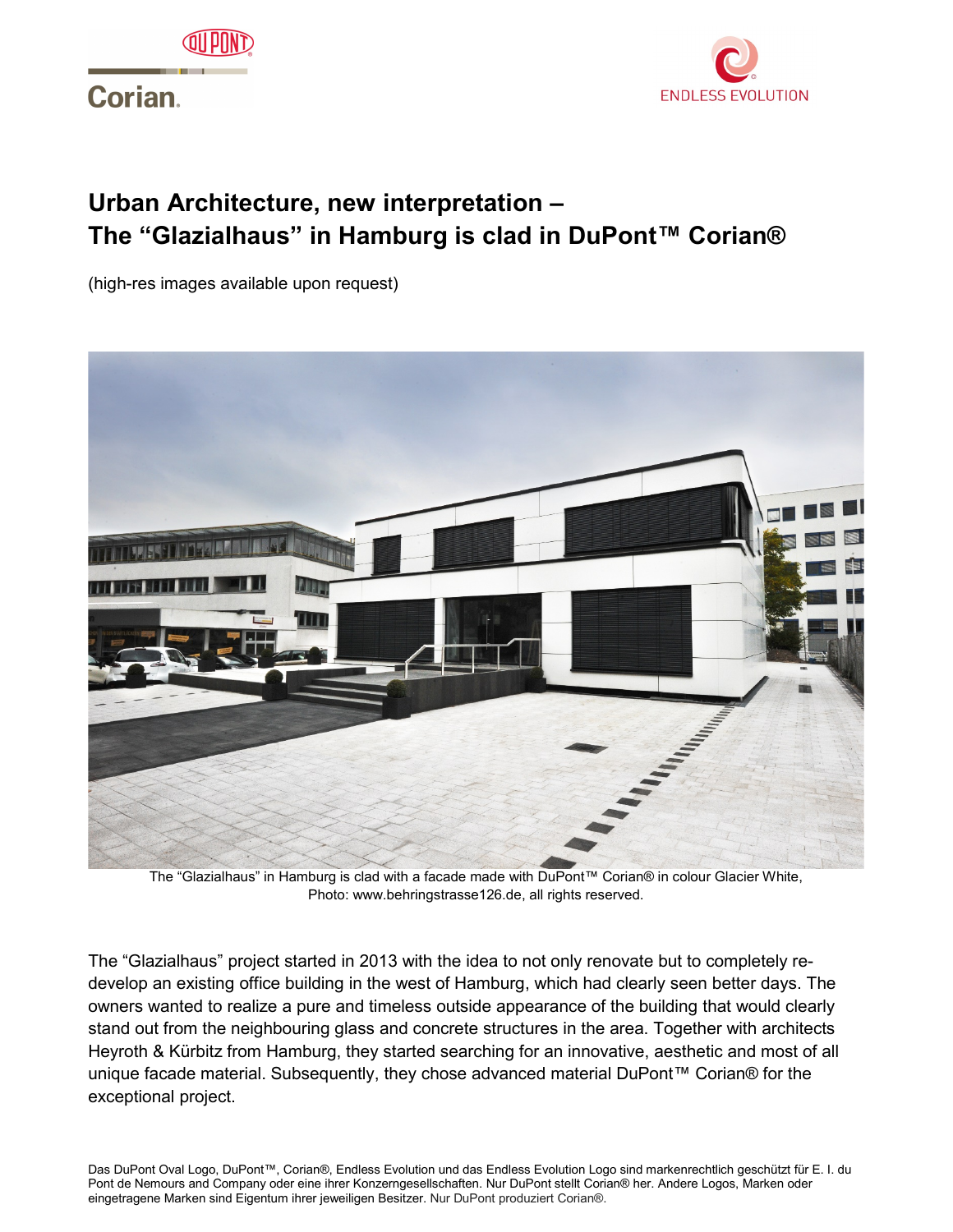



## **Corian**

As owner Dominik Buchczyk remembers: "Corian® in colour Glacier White offered the ideal properties to reach our design objectives. The spotless appearance of the connecting 3.5 square meter sized panels appears at the same time modern yet classic. For aesthetical purposes, they are divided solely by very thin, black seams." Other than the visible seams, there are nearly invisible lap joints in order to deal with the thermal expansion of the material. These features show that different joint versions can be used in a single project in order to attain different perceptions.



The fine, black seams of the facade made of DuPont™ Corian® in colour Glacier White yield an equally modern and timeless look for the "Glazialhaus" in Hamburg, Photo: www.behringstrasse126.de, all rights reserved.



The fine, black seams of the facade made of DuPont™ Corian® yield an equally modern and timeless look for the "Glazialhaus" in Hamburg, Photo: www.behringstrasse126.de, all rights reserved.

Das DuPont Oval Logo, DuPont™, Corian®, Endless Evolution und das Endless Evolution Logo sind markenrechtlich geschützt für E. I. du Pont de Nemours and Company oder eine ihrer Konzerngesellschaften. Nur DuPont stellt Corian® her. Andere Logos, Marken oder eingetragene Marken sind Eigentum ihrer jeweiligen Besitzer. Nur DuPont produziert Corian®.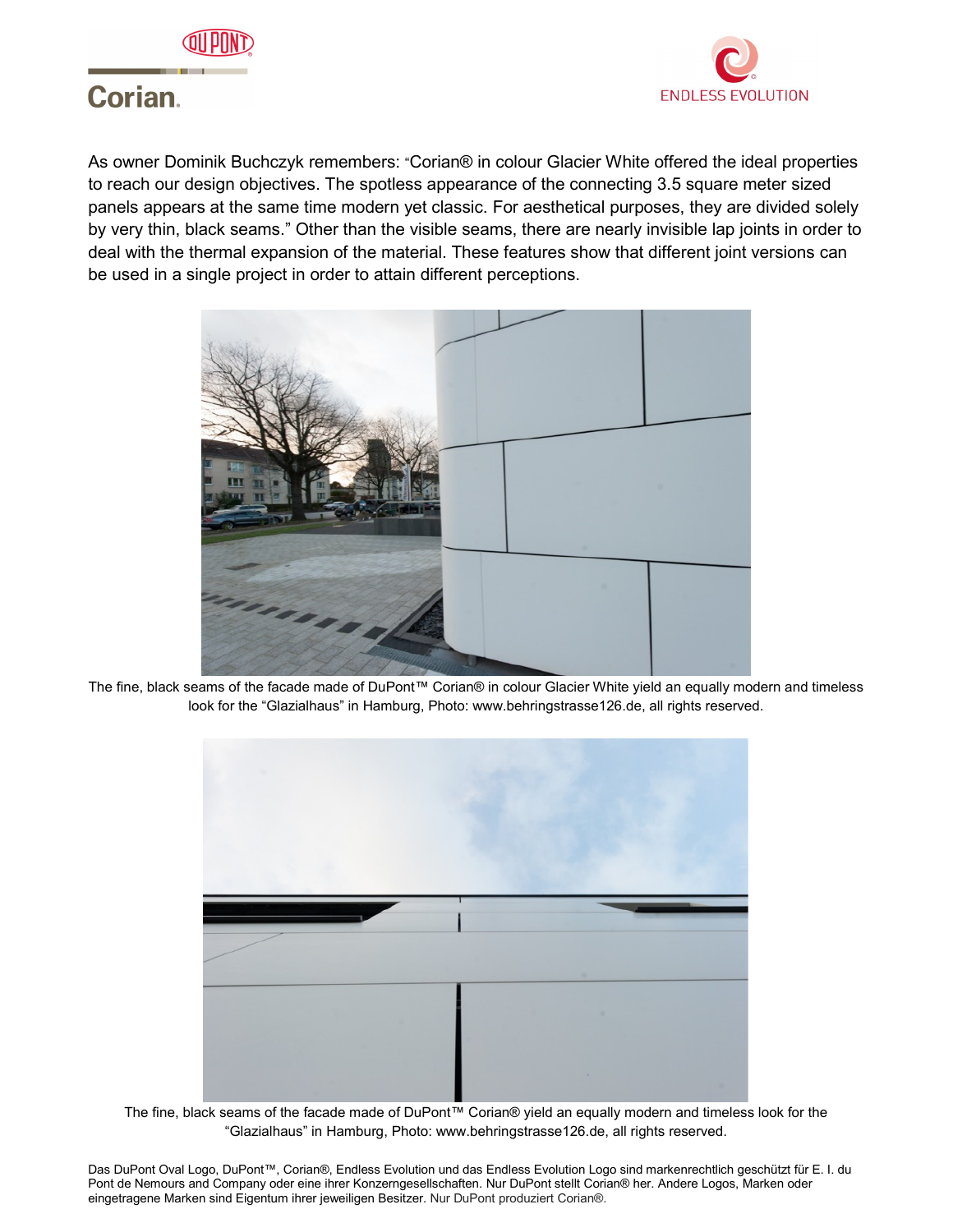



# **Corian.**

In order to avoid an angular, very structured character of the building, the planers decided to make use of the thermoformability of the material and to fabricate rounded panels for the corners. Consequently, the overall optics of the building ensure a rather accommodating, soft finish. The cutting and thermoforming of the material was provided by Adolf Kuhlmann Einrichtungswerkstätten from Schwerin.



Thermoformed, rounded corner elements made of DuPont™ Corian® in colour Glacier White ensure a rather accommodating, soft finish for the overall appearance of the building, Photo: www.behringstrasse126.de, all rights reserved.

The pure white external cladding in DuPont™ Corian® in the colour Glacier White of the completely renovated office building is now highly visible amongst its neighbours. Hardly any other colour is able to generate space and to convey an equally light and friendly ambiance like the colour White.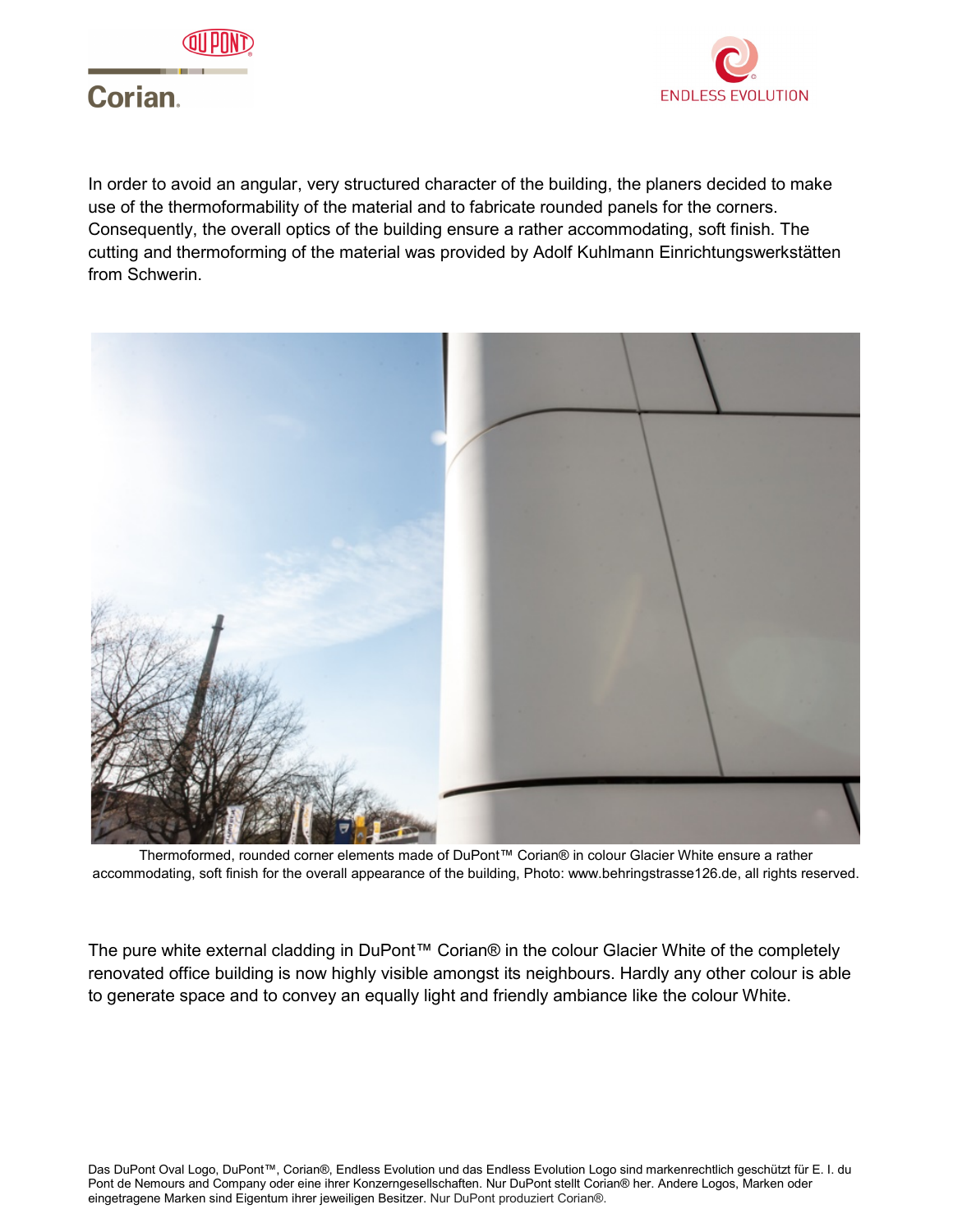

# **Corian.**





The "Glazialhaus" in Hamburg with a facade made of DuPont™ Corian® in colour Glacier White, Photo: www.behringstrasse126.de, all rights reserved.



The "Glazialhaus" in Hamburg with a facade made of DuPont™ Corian® in colour Glacier White, Photo: www.behringstrasse126.de, all rights reserved.

Das DuPont Oval Logo, DuPont™, Corian®, Endless Evolution und das Endless Evolution Logo sind markenrechtlich geschützt für E. I. du Pont de Nemours and Company oder eine ihrer Konzerngesellschaften. Nur DuPont stellt Corian® her. Andere Logos, Marken oder eingetragene Marken sind Eigentum ihrer jeweiligen Besitzer. Nur DuPont produziert Corian®.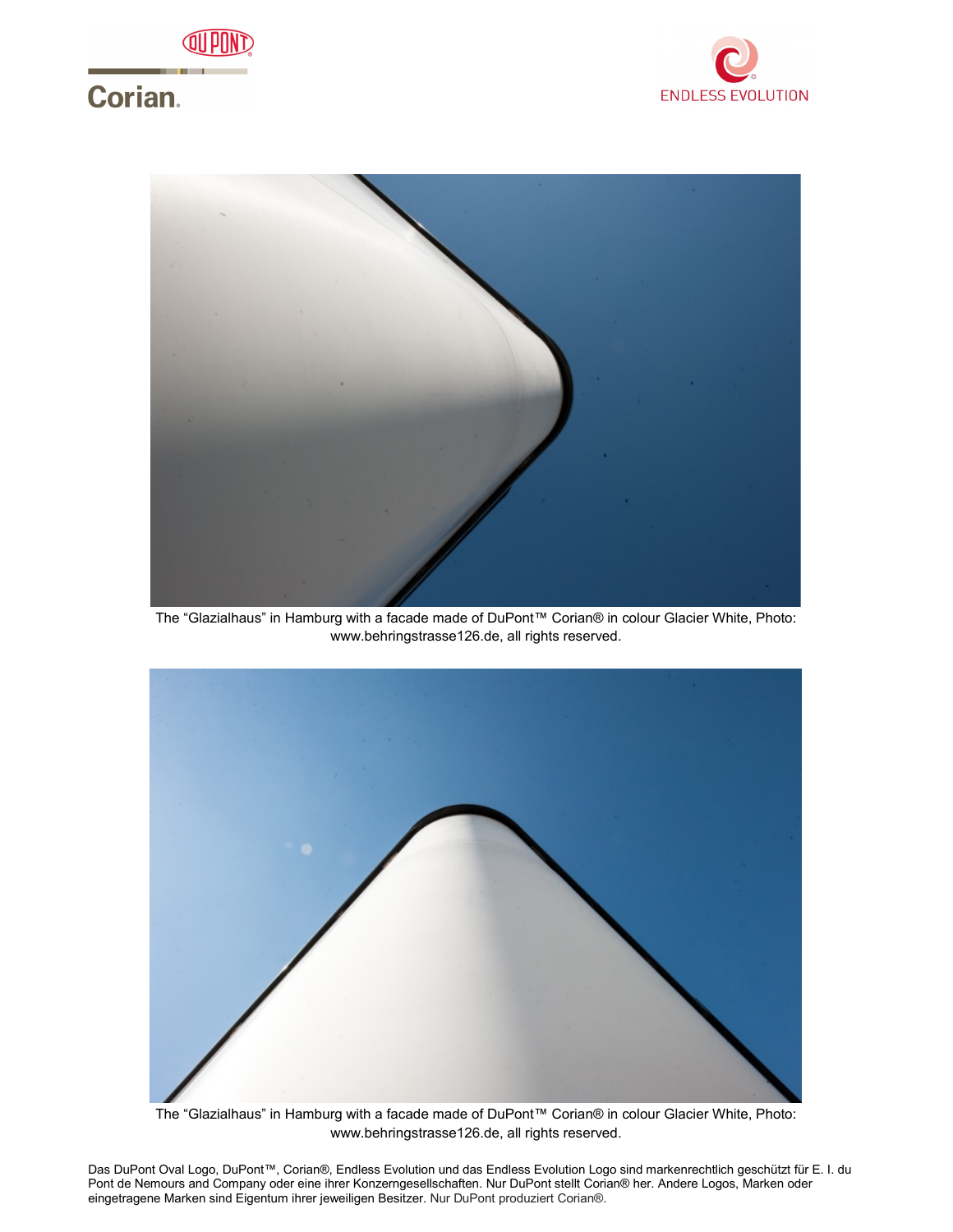



## **Corian**

Next to the aesthetics, the owners were equally convinced by Corian® due to its functional qualities: The reliable and sustainable material is not only very durable and weather-resistant but it also features a non-porous surface. Therefore, dirt cannot enter the surface as it happens with porous materials. If soiling for example due to graffiti does happen, it can be easily removed on site. In areas with high dust exposure, the rain will wash off any possible build-up. And a freezing-up due to moisture penetration is equally avoided due to the even surface.

### **About Heyroth & Kürbitz freie Architekten BDA (www.hkfa.de):**

Since 2000, BDA architects, Kerstin Heyroth and Ralf Kürbitz have worked together on many successful projects, including residential housing, retail outlets and cafés and restaurants. Two things are typical of their projects: a passion for detail and an eye for the ensemble.

With the benefit of the daily exchange that comes from working in close proximity, Heyroth & Kürbitz have developed a very effective working practice that combines their individual strengths. A feeling for colour, a sensitive use of materials, design values, organising the build and establishing successful working relationships with all parties involved; they combine all of these enabling them to offer a finely-tuned, full package of services, from the planning phase through to implementation.

Right from the design stage, both architects ensure that they develop precise plans carefully adapted for the build, so that clients can rest assured that their ideas will be realised in detail – with care, swiftly and within the specified budget.

**About DuPont™ Corian® (www.corian.co.uk)** - First created as a high performance material for kitchen and bathroom worktops, DuPont™ Corian® is now - thanks to its unique combination of functionality, versatility and beauty - a leading global brand in surfacing materials for interior design and architecture. Over the years, DuPont has established DuPont™ Corian® solid surface as an exceptional design tool for every application one can imagine. Kitchens, bathrooms, lighting, furnishing, facades, seating, radiators, home automation, touch control surfaces: today, DuPont™ Corian® can be found almost everywhere in Commercial, Residential and Public Space applications.

#### **To know more, and stay in touch with DuPont™ Corian®**

www.corian.com / www.endlessevolution.corian.com / Facebook.com/CorianDesign / Twitter.com/CorianDesign / Youtube.com/CorianDesign / Pinterest.com/CorianDesign

**DuPont** – DuPont has been bringing world-class science and engineering to the global marketplace in the form of innovative products, materials, and services since 1802. The company believes that by collaborating with customers, governments, NGOs, and thought leaders we can help find solutions to such global challenges as providing enough healthy food for people everywhere, decreasing dependence on fossil fuels, and protecting life and the environment.